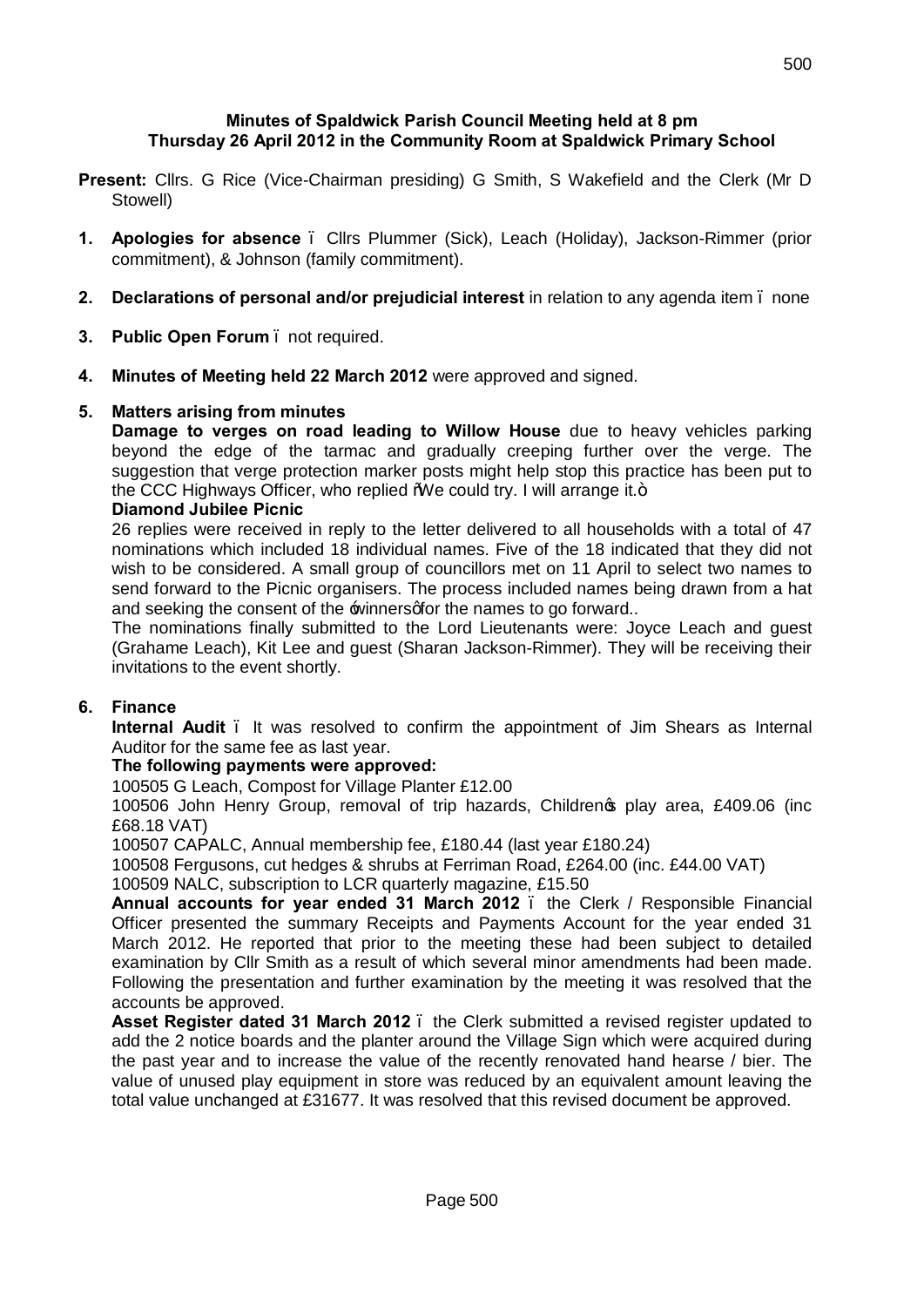## **Audit Commission Annual Return for 2011/12**

Section 1 – Accounting statements. The Clerk / RFO presented the certified accounting statements, which Council resolved to approve.

Section 2 – Annual governance statement. The Chairman read out statements 1 to 9 in turn, to each of which Council responded  $\angle$ Yes . agreedg.

The Clerk / RFO and the Chairman signed both sections as required.

The Clerk / RFO presented details of  $\equiv$  Significant Variations from Last Yearos Statement of Accounts q which will be sent to the External Auditor with the Annual Return.

**Annual PAYE Return 2011/12** – successful submission on-line 12/04/2012 was noted.

**Dispensation Notice to pay certain expenses without deduction of income tax** – It was noted that a dispensation had been received from HMRC effective from 04/04/2012 **(it can be treated as applying from 6 April 2011 to avoid submitting form P11D for 2011/12) Receipt of half of precept i.e. £5150.00 was noted** – the balance will follow in September.

### **7. Planning**

**New Planning Application**,**1200407LBC**, [Change lead roof covering to terne coated](http://publicaccess.huntsdc.gov.uk/online-applications/applicationDetails.do;jsessionid=5EB8C9E31F3BDEDF009250EA96A31D5B?activeTab=summary&keyVal=M0VFYMIK8M000)  [stainless steel over south aisle,](http://publicaccess.huntsdc.gov.uk/online-applications/applicationDetails.do;jsessionid=5EB8C9E31F3BDEDF009250EA96A31D5B?activeTab=summary&keyVal=M0VFYMIK8M000) St James Church, Spaldwick. Following discussion it was resolved to recommend **approval,** there being no adverse effect on the appearance of this Grade 1 Listed Building or on the surrounding area.

**The following Local Planning Authority decisions / reports were noted:**

**1200250FUL,** Single storey side extension, 1 Ivy Way – **permission granted**

**1200184FUL,** Two storey side and rear extension, 8 Ferriman Road - **withdrawn**

**1102077FUL**, Erection of replacement electrical sub-station adjacent 11 Stow Road.

A copy of an objection submitted by Mr S P Foster, 5 Stow Road was received after the original SPC comments were submitted, and further SPC comments were submitted following receipt of Officer & Report which recommended approval. The application was determined by the Development Management Panel 16 April - **permission granted**

**1200053CAC,** Demolition of garage, outbuilding and shed, Land at 8 Thrapston Road – **consent granted.**

**1200052FUL,** Erection of one 2 bedroom dwelling, demolition of garage, outbuilding and shed, Land at 8 Thrapston Road – **permission granted** subject to conditions including a programme of archaeological work to be carried out prior to commencement of development.

### **8. Queen Elizabeth's Diamond Jubilee Commemoration June 2012** – progress reports

1. Making Spaldwick Bloom – the planter around the Village Sign has been filled with soil & compost together with token planting which will be increased at later.

2. Bench on Beltonos Hill  $\blacksquare$  the councillors present agreed to visit the site at the weekend to clear and mark out the area where the concrete slab for the bench is to be located.

3. Jubilee mugs – It was resolved to place an order with the Commemorative Mug Shop for a quantity of 200 Regal bone china mugs, with gold rim and inscribed 'Presented by The Village of Spaldwick To Commemorate The Diamond Jubilee of Her Majesty Queen Elizabeth II 1952 . 2012 gat a total cost of £769.14 (including shipping £10.95 & VAT £128.19).The deadline for delivery by 4 June having been missed by 2 days, it was agreed that a later date will be accepted if the supplier is unable to deliver before the bank holiday.

4. Beacon - it was reported that Cllr Johnson has spoken to the landowner(s) about the possibility of locating the beacon on the ridge north of the village centre, but this has been rejected as crops are already growing there.

5. Street Parties – Cllr Wakefield reported that plans are being formulated for a party for residents of Ferriman Road and possibly the immediate surroundings, probably on the public open space south of Ferriman Road. In answer to a query regarding the whereabouts of a key to lower the bollard at the entrance, the Clerk said he didnot know but would find out. Cllr Rice said he was unsure how the proposal for a party in Ivy Way is progressing.